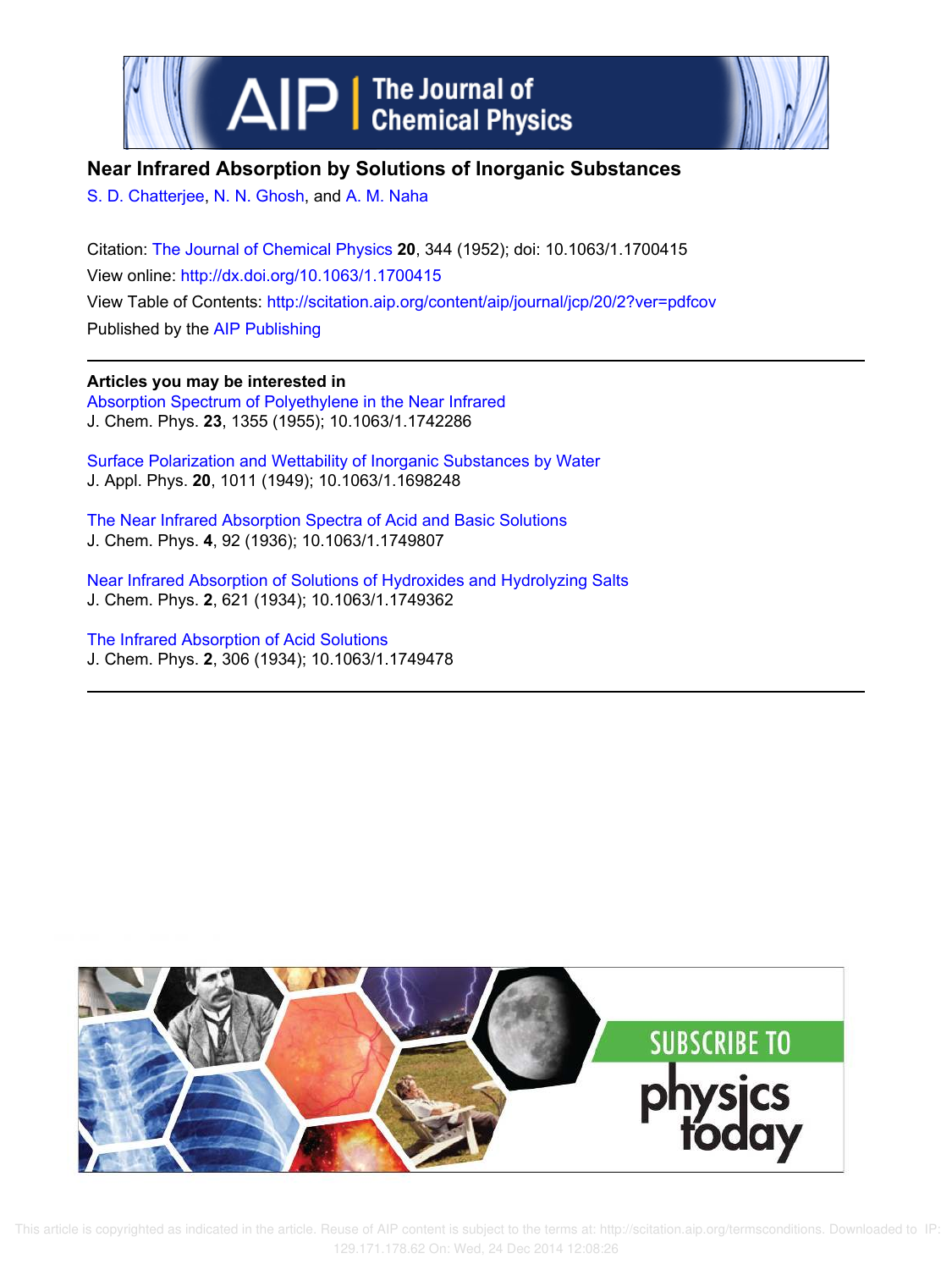With a view to removing this uncertainty we have developed a method of investigating the diffusion of sodium vapor at temperatures considerably lower than that used by Hartel, Meer, and Polanyi. The complete investigation will take some time, and would include a study of the temperature coefficient of the diffusion constant and of the effect of adding various halides to the carrier gas. At present we wish to report our value for the diffusion coefficient of sodium in pure nitrogen at 253.5°C.

In the present method the diffusion takes place through a nickel capillary approximately 10 em long and 3 mm Ld. A constant partial pressure of approximately  $10^{-3}$  mm of sodium vapor was maintained at the lower end of the capillary from a pool of molten sodium in a 3-cm i.d. tube. The bottom of the larger tube was kept at a constant temperature somewhat lower than that of the capillary; a small intermediate furnace was used to eliminate cold spots. The sodium diffusing out of the capillary was continuously swept away by the circulating nitrogen and carried into an optical cell in which the absorption of sodium D resonance radiation was measured by a double photocell arrangement. The gradual darkening of the cell windows through the action of sodium vapor was allowed for by reversing the direction of nitrogen flow to take the "100 percent transmission" reading. The light absorption readings were correlated with sodium concentrations in calibration experiments in which the carrier gas was saturated with sodium vapor by passing over molten sodium ata series of known temperatures. The rate of diffusion of sodium out of the capillary was then calculated from the steady-state concentration of sodium in the carrier gas sweeping across the top of the capillary, and the flow rate of this gas. A correction term, amounting to 0.8 percent, was applied to take account of the diffusion in the 3-cm tube.

A total of six experiments were performed at  $253.5 \pm 0.1^{\circ} \text{C}$ , using a nitrogen pressure of 4.3 mm. It is generally accepted that at such low pressures the diffusion coefficient is inversely proportional to the total pressure, and it is customary to express the results in terms of values calculated for a total pressure of one atmosphere. Our value, expressed in this way, was  $0.68 \pm 0.03$ cm2 sec-1 at 253.5°C and one atmosphere. Hartel, Meer, and Polanyi<sup>3</sup> quote a mean value of 0.91 cm<sup>2</sup> sec<sup>-1</sup> at  $382^{\circ}$ C for their two experiments with pure nitrogen.

The new value of the diffusion coefficient is in good agreement with the one calculated from the data of Hartel, Meer, and Polanyi on the assumption of the  $\frac{3}{2}$  power law, *viz.*, 0.66 cm<sup>2</sup> sec<sup>-1</sup> at 253.5°C. It would therefore appear that there was no serious error in using the earlier number for diffusion flame experiments at temperatures of this order. The problem still remains, however, of determining the exact law of temperature dependence and the influence of halide.

The authors wish to acknowledge the kindness of the International Nickel Company of Canada in supplying the nickel capillary, of the Associate Committee on Scientific Research of the University of Toronto in supporting the research, and of the Senate of the University in granting a Nadine Phillips Scholarship to one of us (R.J.C.).

- \* Present address: Division of Chemistry, National Research Labora-<br>tories, Ottawa, Canada.<br>
1H. v. Hartel and M. Polanyi, Z. physik. Chem. B11, 97 (1930).<br>
<sup>2</sup> R. J. Cvetanović and D. J. Le Roy, J. Chem. Phys. (to be pub
- 
- 

**Intramolecular Isotope Effects in the Decarboxylation of Malonic Acid\*** 

PETER E. YANKWICH. EDWARD C. STIVERS. AND ROBERT F. NYSTROM *Department of Chemistry. University of Illinois, Urbana, Illinois*  (Received November 21. 1951)

**M** ALONIC acid, singly carboxyl-labeled with C<sup>14</sup> by a modification of the method of Gal and Shulgin,<sup>1</sup> was de-ALONIC acid, singly carboxyl-labeled with C<sup>14</sup> by a modicarboxylated at 138.0°C under 1 atmos of helium preheated to the same temperature. Acetic acid was removed from the gas stream by a dry ice trap, carbon dioxide by a liquid nitrogen trap. Acetic acid was burned to carbon dioxide over copper oxide. Samples of carbon dioxide were analyzed for C<sup>13</sup> content determined with an ionization chamber-vibrating reed electrometer combination. Corrections and precautions described by Bigeleisen and Friedman,<sup>2</sup> and Lindsay, Bourns, and Thode<sup>3</sup> were applied.

In Table I are collected typical results, expressed as the ratio of rate of rupture of  $C^{12}-C^{12}$  bonds to that of  $C^{12}-C^2$  bonds,

TABLE I. Experimental values of  $k_4/k_3$ .

|   |                | $C^{13}$ effect      |                | $C14$ effect         |  |
|---|----------------|----------------------|----------------|----------------------|--|
|   | $CO2$ basis    | Acetic acid<br>basis | $CO2$ basis    | Acetic acid<br>basis |  |
| Н | 1.026<br>1.027 | 1.026<br>$\cdots$    | 1,105<br>1.101 | 1.105<br>1.087       |  |

where  $x$  is 13 or 14; this ratio is  $k_4/k_3$  in the notation of Bigeleisen and Friedman.

The C<sup>13</sup> results are in agreement with those of previous investigations;2.3 the CI4 results are in essential agreement with the work of Yankwich'and Calvin<sup>4</sup> but not with that of Roe and Hellmann.<sup>5</sup> The  $C<sup>14</sup>$  results disagree with the predictions of Bigeleisen<sup>6</sup> and are not in much better correspondence with those of Pitzer. <sup>7</sup>

Preliminary experiments on bromomalonic acid indicate C<sup>13</sup> and  $C<sup>14</sup>$  isotope effects only slightly larger than those found for the unsubstituted acid.

- 
- 
- \* Supported by the AEC.<br>  $^*$  Supported by the AEC.<br>  $^1$  Gal and Shulgin, J. Am. Chem, P. (1981, 1988, 1989).<br>  $^2$  J. Bigeleisen and L. Friedman, J. Chem. Phys. 17, 998 (1949).<br>  $^3$  Lindsay, Bourns, and Thode, Can. J.
- 
- 
- 

## **N ear Infrared Absorption by Solutions of Inorganic Substances**

s. D. CHATTERJEE. N. N. GHOSH. AND A. M. NAHA *University College of Science. and Bose Research Institute. Calcutta. India*  (Received October 15. 1951)

THE application of infrared absorption to the study of inorganic compounds has been of a rather limited nature.<sup>1-3</sup> Moreover, the infrared photometry of nearly "colorless" solutions HE application of infrared absorption to the study of inorganic compounds has been of a rather limited nature.<sup>1-3</sup> is a well-nigh unexplored field. In the present communication an account of a preliminary study of some copper and nickel compounds, in the presence of some complex forming substances, is given.

The apparatus schematically depicted in Fig. 1 may be called a near infrared colorimeter. The light from a prefocus-type lamp,



**FIG. 1. Experimental arrangement.**